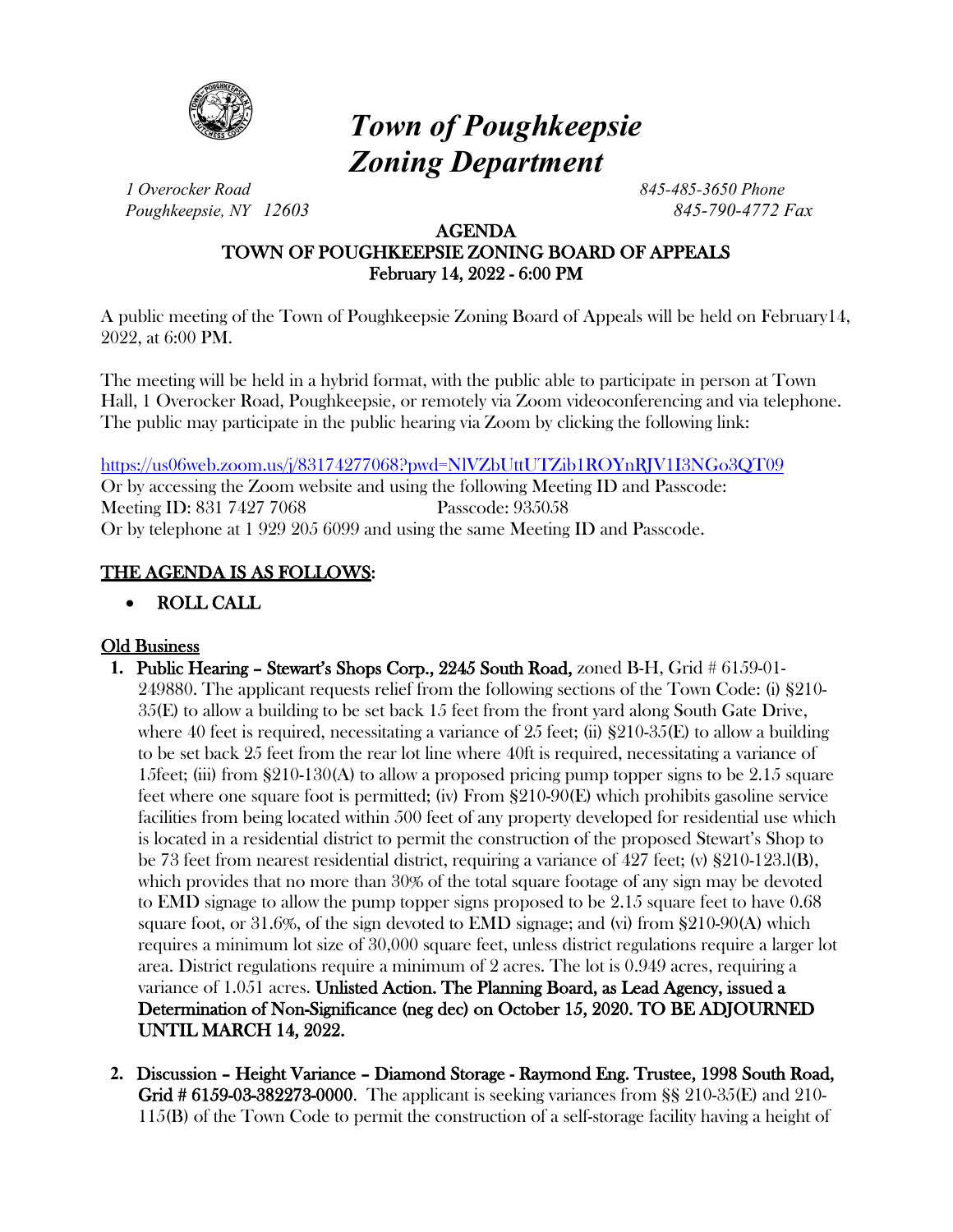55 feet where 45 feet is permitted, requiring a variance of 10 feet; consisting of 4 stories where three are permitted, requiring a variance of one story; and having 9 parking spaces where 45 are required, requiring a variance of 36 spaces. Planning Board will be lead agency for this application and has not yet made a SEQRA determination. Unlisted Action. Note: THE PUBLIC HEARING WAS ADJOURNED UNTIL MARCH 14, 2022.

#### **New Business**

- **3.** Public Hearing Sign Variance Violet Estates LLC, 35 Violet Avenue, Grid # 6162-10- 427650-000 . The applicant is seeking a variance from §210-124(A) of the Town Code which limits the size of freestanding signs in a residential district to 4 square feet. The applicant wishes to install a monument sign of 24.66 feet, requiring a variance of 20.66 square feet. Unlisted Action.
- **4.** Public Hearing Deck Variance– Christopher Patoro, 53 Carriage Hill Lane, Grid # 6261-03- 133198-0000. The applicant is seeking a variance from §210-16(E) of the Town Code to permit the construction of a deck to be located 12 feet from the side property line where 20 feet is required, requiring a variance of 8 feet. Type II Action.
- **5.** Public Hearing Special Use Permit (Salon)– Pasquale Gasperini, 286 Spackenkill Road, Grid  $\#6260-03-345328-0000$ . The applicant is seeking a special use permit pursuant to  $\S210 74(C)(2)$  of the Town Code to operate a hair salon in his semi-detached garage. Unlisted Action.
- **6.** Public Hearing McDonald's Corp., 2585 South Road, Grid # 6060-02-968700-0000. The applicant is seeking the following variances:
	- i. The McDonald's application concerns a leasehold area within a larger parcel, Hudson Plaza. The addition of the McDonald's will require a minimum of 1279 parking spaces for the Plaza, which currently contains 1036 parking spaces. The applicant is seeking a variance from §210-92(0) of the Town Code, which requires 4.5 spaces for every 1000 square feet of gross leasable floor area, to allow 929 spaces in the plaza, requiring a variance of 348 spaces where 1279 parking spaces are required.
	- ii. The applicant is seeking a variance from  $\S210-152(A)(5)(a)$  of the Town Code, which prohibits parking within a front yard setback. The parking is proposed to be set back 30 feet from the front property line where 100 feet is required, requiring a variance of 70 feet.
	- iii. The applicant is seeking a variance from §210-128(B) of the Town Code which permits only one freestanding sign, which shall advertise the name of the center only, not exceeding an area of 100 square feet, per shopping center, and the base of any such freestanding sign shall be mounted within a landscaped monument of stone, brick or other natural material as approved by the Planning Board. The site currently has 2 monument signs for the plaza. McDonald's is proposing a third freestanding sign, consisting of posts and panels (not a monument sign) and not mounted within the required materials, requiring two variances: (1) to allow a third monument sign; and (2) to allow a post and panel sign, in lieu of a monument sign.
	- iv. As per  $$210-128(C)(3)(a)$  of the Town Code, only one wall sign per store is permitted. Such signs shall not exceed 25% of the face of the store (excluding glass),